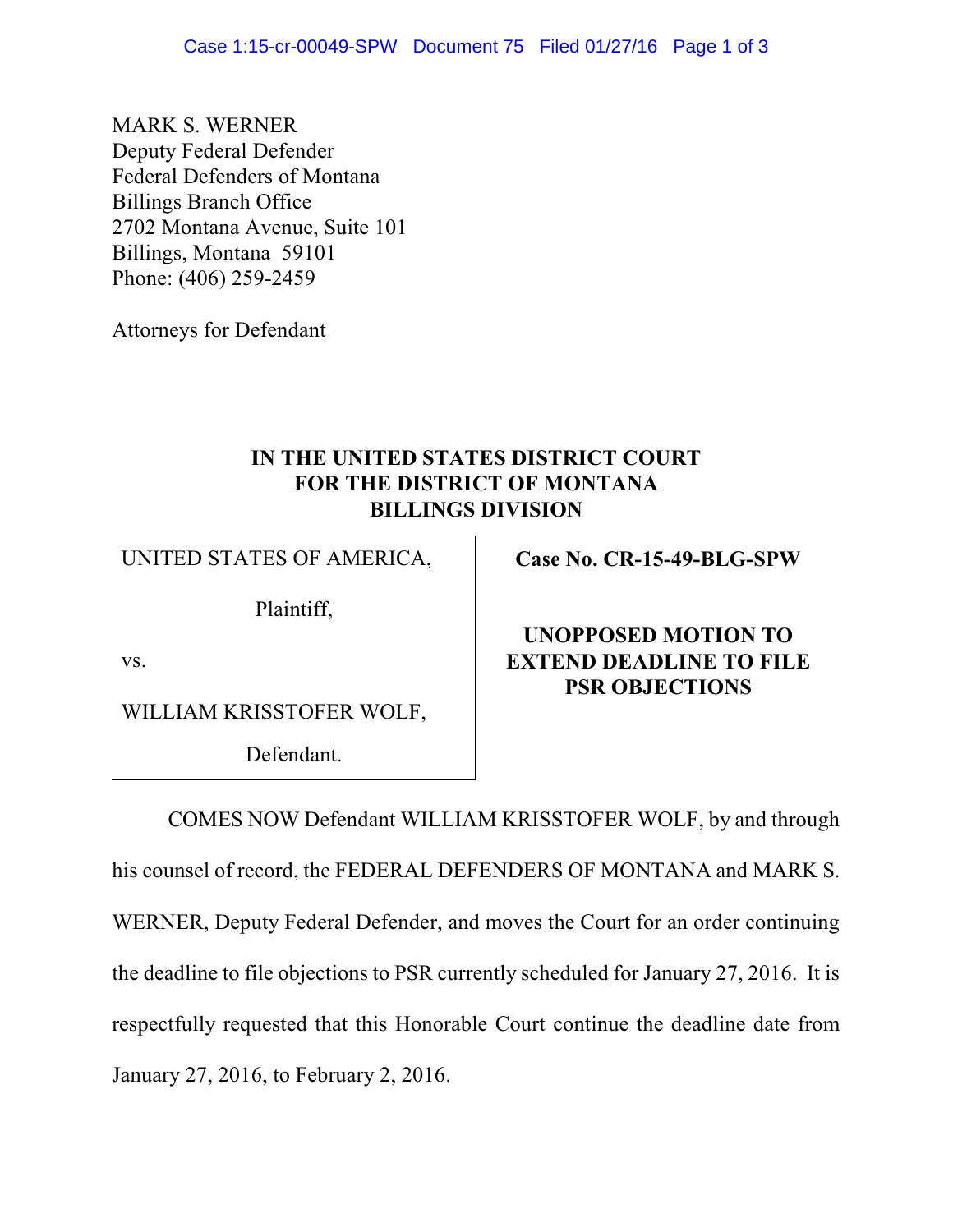The grounds for this motion are as follows:

Counsel is unable to complete the objections to the PSR due to the fact that he is ill.

Defense Counsel has contacted Bryan Whittaker of the United States Attorney's Office regarding this continuance, and he indicated he has no objection to this motion.

Defense Counsel has contacted Marcie Zink of the United States Probation Office regarding this continuance, and she indicated she has no objection to this motion.

RESPECTFULLY SUBMITTED this 27<sup>th</sup> day of January, 2016.

/s/ Mark S. Werner MARK S. WERNER Federal Defenders of Montana Counsel for Defendant